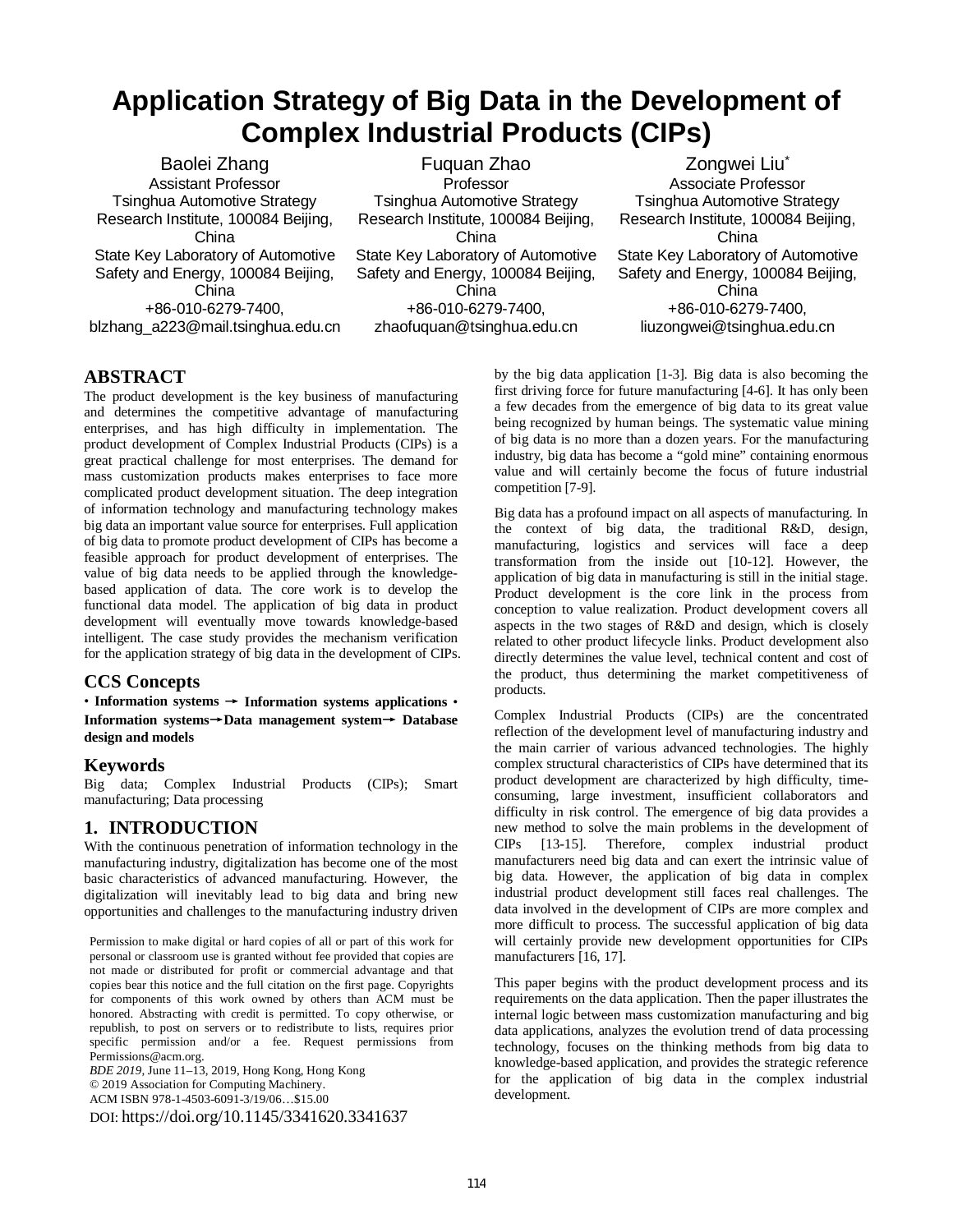## **2. CIP DEVELOPMENT URGENTLY NEEDS BIG DATA APPLICATIONS**

#### **2.1 Traditional Model and Data Application Requirements for Product Development**

Product development is a process from the identification of products that meet market needs to the completion of product design and process design. Product development can form enterprises competitive advantage, improve R&D capabilities, establish the enterprise image, make full use of enterprise resources, help talents cultivation and shape enterprise brand. The usual product development includes both the development of new products and the improvement and upgrading of existing products. Product development focuses on how to maximize the value of development resources, and devote limited human, material and financial resources for the highest value work [18]. Among them, the determination of product direction is the key of development efforts.

Product development should focus on product functions. Through market research to gain insight into customers' real demands and clearly figure out which functions of the product are still blank, which functions are insufficient and which functions are missing. According to its own R&D strength and production conditions, the enterprise develop product development plans that address the functional characteristics required for these products.

Having a lower cost while ensuring quality is an important competitive advantage for the product. The product cost includes both production costs and usage costs, and its level depends mainly on design development. Reducing the total product cost is one of the key objectives of the whole process of product development, including the adaptation of advanced technologies and process solutions that are suitable for the enterprise's own conditions, and to maximize the reliability of product in the service cycle.

Product development includes both the creation of new products and the improvement and upgrading of old products. But in either case, it needs to be based on creative thinking. In the process of product development, all kinds of effective creative methods should be used to explore the creative potential, and develop allround and three-dimensional thinking to obtain product innovation. The content and process of product development are shown in Figure 1.



**Figure 1. Main content and process of product development**

For product development, enterprises need to conduct wellplanned and rigorous market research to thoroughly understand market demand and make more market-oriented products. Secondly, product development requires the secure and reliable organizational guarantee to fully mobilize all available resources within the enterprise to jointly serve the product development.

Whether conducting an external product market research or establishing an internal product development guarantee organization, its purpose is to completely penetrate the relevant information channels. Big data is the direct method to achieve this purpose.

# **2.2 Complex Industrial Product Development in the Context of Smart Manufacturing Requires Big Data Applications**

*2.2.1 Social demands stimulate smart manufacturing*  To meet people's usage requirements is the essential attribute of commodity and the fundamental purpose of manufacturing. The traditional mass production method reduces the cost of a single product through mass and standardized production and basically meets the overall social demands. However, with the great enrichment of social material conditions and the improvement of people's living standards, standardized and homogeneous commodities are increasingly unable to meet the various personalized demands of people [19, 20]. The manufacturing method based on users' personalized demands, that is, C2B method is becoming the mainstream model in the future [21-23]. Consumers are more willing to break the original pricing rules for products, choose the products at will, and pay for their own recognized configurations.

Users also want to participate in the product definition, design, change, and even be willing to track their manufacturing and delivery. Correspondingly, the traditional massive and standardized production mode will develop into a massive customization mode. Enterprises should not only meet the customized demands of customers, but also have the advantages in cost and speed, the solution can only be smart manufacturing [24-26]. Compared with the traditional manufacturing model, the product development under the condition of smart manufacturing has undergone new change, from reference development to innovative development, from experience development to precise development, from reverse development to forward development. The changes in product development requirements resulting from mass customization are shown in Figure 2.



**Figure 2. Mass customization production leads to new product development requirements**

#### *2.2.2 New manufacturing model urgently needs to apply big data*

In addition to the transformation of development model, the product diversification brought by personalized customization makes the product development more onerous and complicated. Faced with the unprecedented onerous and complex product development tasks, enterprises need to break through key technologies on the one hand, and make efficient use of mature development experience to avoid the inefficient duplication of effort on the other hand. The best way for enterprises to get rid of this dilemma is to fulfil full talents potential and explore data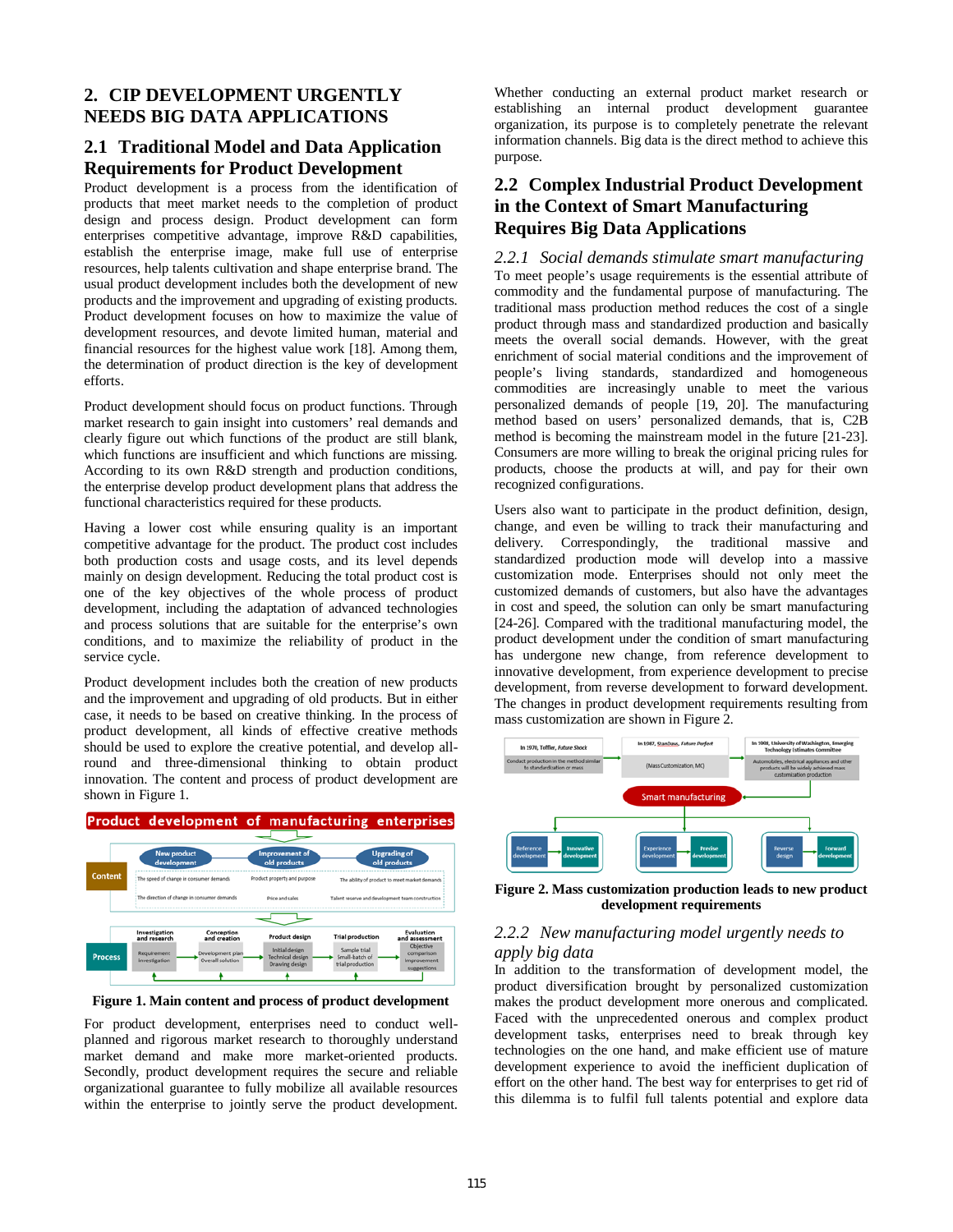potential. Compared with the demands faced by enterprises, the status quo of talents and data in most manufacturers is not optimistic. In terms of talents, new design developers often lack experience and knowledge reserve, which makes it difficult to play a role quickly. At the same time, the retirement of experienced senior developers causes a significant loss of experience. In terms of data, firstly, the data storage mode gradually developed based on traditional conditions often results in the scattered storage and inconvenient management and utilization; secondly, the insufficient correlation degree affects the use of collaboration; thirdly, insufficient depth of data mining and low efficiency. In addition, the data environment of enterprise is too closed and the cross-industry and cross-domain data interface is insufficient. The demands of mass customization production for big data application are shown in Figure 3.



#### **Figure 3. Mass customization production urgently needs big data application**

In order to break through the talent and data dilemma generally faced by manufacturing enterprises and fully meet the requirements of mass customization product development, the knowledge-based application of big data under the conditions of smart manufacturing software and hardware will become the most direct and efficient choice.

#### **3. BIG DATA RESOURCES IN THE DEVELOPMENT OF CIPS**

The big data that is available in the development of CIPs, in terms of sources, there are Pan-Internet data from various social media, data from enterprise machine interconnection, and data from industry and other enterprises; In terms of content, there are both technical data, interview data and customer feedback data on the use of products. With the gradual promotion of 5G network, the channels and speed of data acquisition will show explosive growth, which not only provides more convenience for big data, but also puts forward higher requirements for data processing capabilities.

### **3.1 Complex Industrial Product Development Requires Strong Data Processing Capabilities**

Product development big data is very large in quantity, and both structured data as well as a large amount of unstructured data in structure. With the continuous increase of the speed of data accumulation, the density of data value tends to decrease continuously. Before the product development, it is necessary to conduct a comprehensive and multi-level market investigation, and to make empirical demonstration or rigorous argumentation on the market demand, so that the product can enter the intended target market after being launched. This process is timeconsuming and laborious, but achieved a non-significant result. In

the era of big data, through Internet, IoT and various types of information media, multi-angle market data will be integrated in various data formats for the analysis and application of enterprises. Within the enterprise, sales personnel and technical service personnel have a deeper understanding of market demand due to long-term contact with customers, and can provide highvalue market data. Professional researchers, with rich professional theory and technical knowledge, they can also provide enterprises with the initial creative data on product development. These data are important resources available for product development, but only if the enterprise must have strong big data processing and application capabilities. The development of CIPs has higher and more difficult requirements for processing big data than that of ordinary products.

#### **3.2 Application Demands Drive Continuous Improvement in Data Processing Technology**

Although product development big data has great application potential, it is still faced with the problem of storage of multiple types of data, rapid flow and acquisition of data, and the calculation of massive data and scale data due to the constraints of technical means [27, 28]. The original big data processing technology is obviously insufficient to deal with the rapidly changing big data generation situation and increasingly complex application requirements[29, 30]. There is still a lack of widely recognized mature model in the way of data value sharing. On the other hand, the difficulties in the application of big data also promote the rapid progress of data processing technology. The early relational database is gradually transformed to non-relational database, and to integrate the block chain technology into the application scope is expected. The non-relational database enables the data application system to manage and analyze massive data, enabling data-based giant Internet companies to operate successfully. The block chain technology guarantees the authenticity of data and business behavior due to its unique tamper-proof mechanism, enabling big data to have extremely high security and reliability. The progress trend of data processing technology is shown in Figure 4.

The progress of data processing technology provides the basic conditions for the knowledge-based application of data in product development, making big data facilitate the development of CIPs. However, how to effectively implement knowledge-based applications based on big data still requires more theoretical exploration and practical verification.



**Figure 4. Data processing technology progress trend**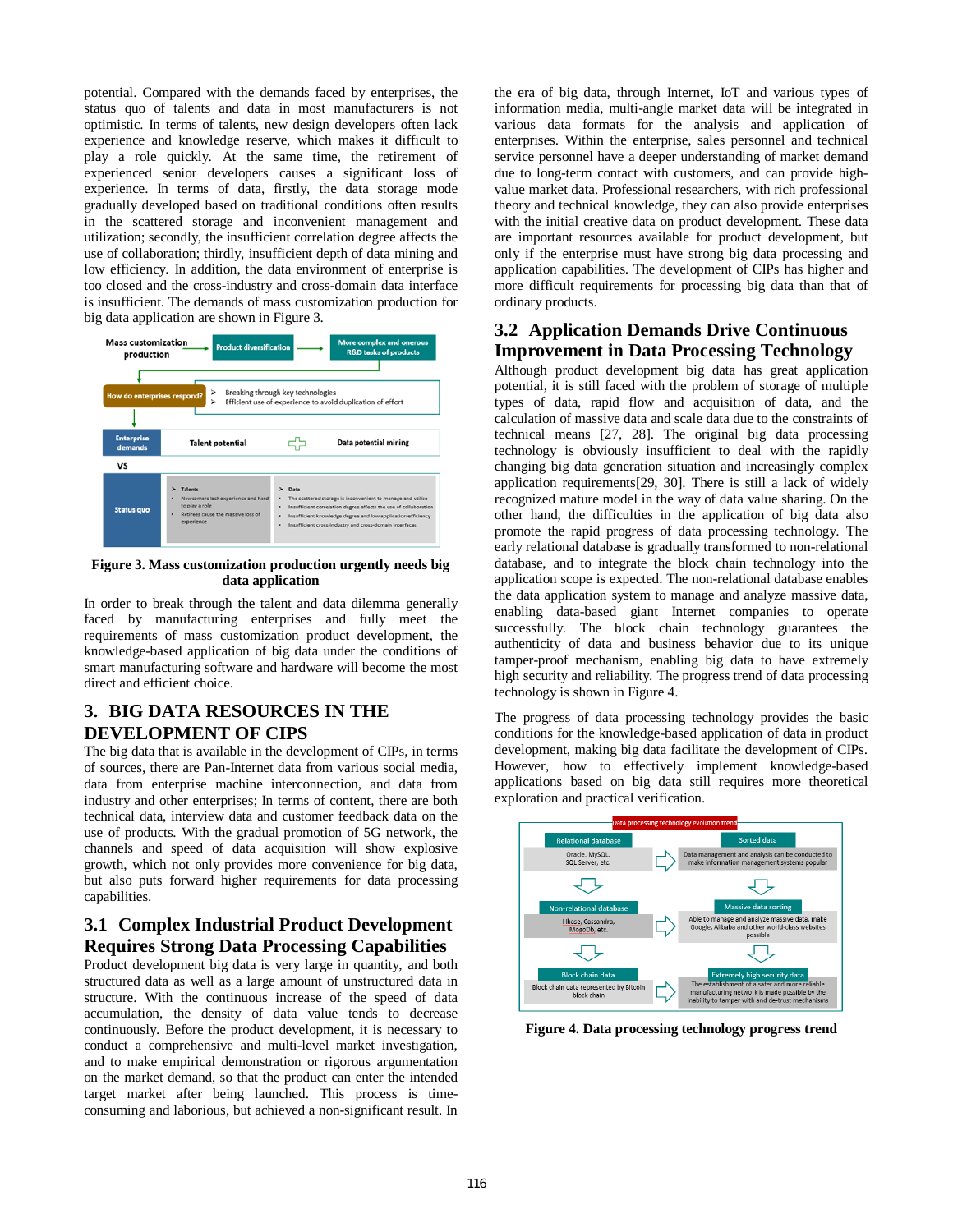# **4. PROMOTE THE CIPS DEVELOPMENT WITH KNOWLEDGE-BASED APPLICATION OF BIG DATA**

#### **4.1 Multi-layer Transformation from Data to Knowledge**

The knowledge-based application of big data needs to transform data into knowledge and achieve the ordering of knowledge. The transformation process requires multiple levels of progressive evolution, along with the standardization, structuring and modeling of data. As the bottom starting point of data, data source mainly includes three types of data from design, usage and market. Among them, the design data contains a series of solutions from the known to the target, the monitoring data reflects the working status of products, and the market data records the customer information and market response. The above three types of data are integrated into the data aggregation layer through various channels, some of which are directly obtained by sensors, while some of them exist in highly structured databases and software. The data in the data aggregation layer, after being organized or structured, becomes a meaningful data array, and rise to the information layer. The data in the information layer can reflect the characteristics of things through the correlation based on various application requirements, and can be used for prediction, correlation analysis and support of decision-making. In this state, new knowledge is generated and the data application has reached the knowledge level. On the basis of knowledge layer, orderly knowledge network is formed through the ordering of knowledge, including value identification of knowledge, knowledge identification and establishment of knowledge relations. On the basis of ordered knowledge network, through more functional data models, knowledge from big data is used to generate new knowledge that can directly serve product development. The formation process from data acquisition to ordered knowledge network is shown in Figure 5.



**Figure 5. From data acquisition to knowledge network**

# **4.2 Knowledge Application Eventually Moves toward Knowledge-based Intelligent**

The product development is a high-intensity intellectual activity of human beings that requires strong logical thinking capabilities and knowledge application capabilities. Knowledge-based intelligent based on intelligent machines is a powerful weapon to help humans maximize these capabilities. Using big data to assist the development of CIPs, its application form will eventually move towards knowledge-based intelligent. The core of achieve knowledge-based intelligent is the knowledge model with various complex and powerful functions. Under the premise of specific knowledge expression and knowledge configuration, through the continuous processing of knowledge model, on the one hand, the complex relationship behind data can be achieved; on the other hand, it is more important to realize the evolution of knowledge. Only with the big data application system capable of deep knowledge mining and knowledge evolution can knowledgebased intelligent be applied in the product development process.

# **4.3 Knowledge-based Intelligent Maximizes Big Data Efficiency**

Knowledge-based intelligent in the development of CIPs, especially good at knowledge screening and precise design. The huge data volume is the most basic feature of big data. While the knowledge required by product developers is widely accepted, this feature makes knowledge retrieval face more and more serious bottleneck, forming knowledge overload and knowledge disorientation. Knowledge-based intelligent could provide more efficient knowledge screening, solve knowledge overload and knowledge disorientation, and change passive knowledge utilization into active knowledge push, thus greatly improving development efficiency.

The accuracy level of undeveloped product can satisfy market's demand is the most immediate risk faced by product development. Under traditional manufacturing conditions, due to the limitations of information channels and technical means, it is difficult to rely on precise product requirements to develop products accurately. However, based on big data and knowledge-based intelligent, more dimensions of knowledge mining can be carried out, and knowledge can be evolved and derived, turning rough demands into fine demands, so as to achieve sufficient knowledge support for the accurate design. As an advanced form of big data application, knowledge-based intelligent is also the most efficient way to exert data value. The application process and role of knowledge-based intelligent in the development of CIPs are shown in Figure 6.



**Figure 6. Knowledge-based Intelligent promotes product development**

# **5. APPLICATION CASE: PRODUCT DEVELOPMENT OF SAIC MAXUS**

Automobiles are typical CIPs. The application of big data in automobile development is also a typical case of big data in the complex industrial applications. Taking automobile and typical automobile enterprises as research objects, which can better illustrate the application of big data in the development of CIPs. SAIC MAXUS is the first large-scale enterprise in the automotive industry to try the customization mode, and its development path has strong representation. Since the invention of the automotive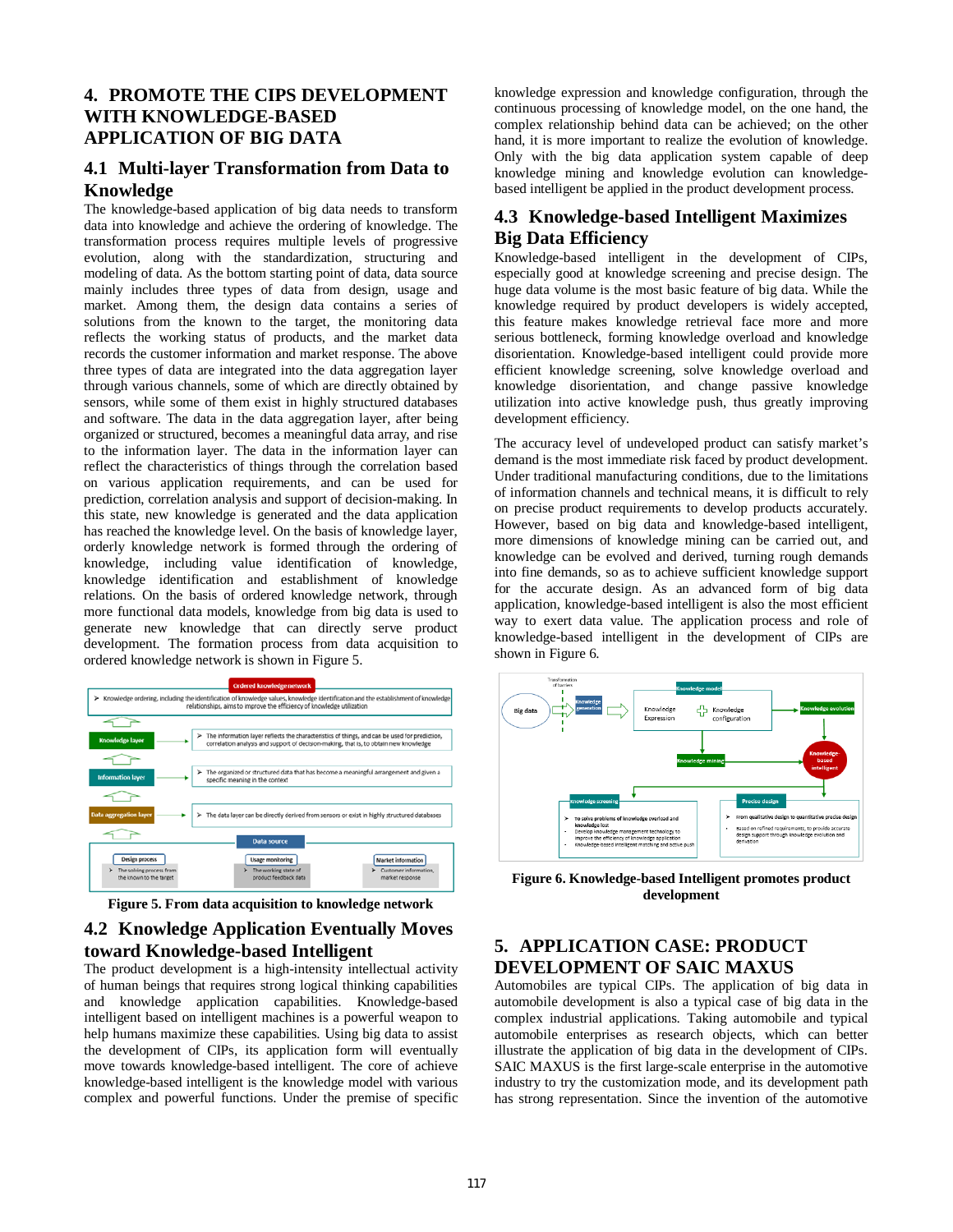assembly line, almost all advances in the automotive industry have focused on technology and scale, while business models have remained largely unchanged. Traditionally, OEMs have always been at the top of industrial chain to integrate supplier and dealer resources for product design, manufacturing and sales. OEM occupy a decisive position in the industrial chain, which has a great impact on the social division of labor and value division of the industry, and determines the profit distribution of suppliers and dealers. In the fierce homogenization market competition, SAIC MAXUS utilizes big data service platform to explore customer value, and organically integrates the serialization and modularization of products with the diversification and personalization of customer demands. SAIC MAXUS leads the market development with customization and takes the lead in the industry by allowing customers to participate in product lifecycle management such as product development and manufacturing services.

# **5.1 Determine User Demands by Knowledge-Based Big Data**

The personalized and customized data entry of SAIC MAXUS is its self-built digital platform — "My Travel MAXUS". "My Travel MAXUS" is an open, multi-entry platform, including its official website, official WeChat with mall, forum, research and other functions, and can support millions of people online at the same time. Through the digital platform, SAIC MAXUS has nearly 4 million online fans, which is the source of its market data. As long as the user is willing to communicate with OEMs, the user's data and labels will be accumulated to express the user's preferences. Before that, MAXUS operated the small-batch and multi-variety business that relied on engineers and users to exchange information via telephone and email. MAXUS used to handle structured data only, and now it can process unstructured data, including voice and image and video. The application of VR (Virtual Reality) technology also provides customers with better product understanding and experience, enabling customers to more accurately express their feelings about the product. In addition to the online digital platform as the main data source, with MAXUS's smart vehicle gradually put on the market, the role of vehicle as a data source has been further amplified. Through intelligence vehicles, more data can be used to make the user's portrait clearer and more accurate.

Through the open digital platform and aided by the functions of software modules such as mall, forum and research, SAIC MAXUS transforms the structured and unstructured data from customers into enterprise knowledge, and applies it to the enterprise business data model, enabling users to participate in the process of "definition, development, certification, pricing, configuration and improvement" of vehicle. As the model of SAIC MAXUS is in its infancy, the data source is still limited, and there is a big gap between the data type and quantity and the idealized customization mode. However, its transformation mode from data to knowledge has been preliminarily mature.

# **5.2 Data Model Driven Knowledge Application**

The data model determines the successful application of customization of each function. The core of SAIC MAXUS's intelligence customization is its intelligent adapter "Spider's Smart Mobility". After evolution and update, "Spider's Smart Mobility" has been able to provide 15 billion selections of vehicle models, its back is data processing and process reengineering. Both data processing and process reengineering require a series of powerful data models. With massive data from millions of users driving data models of various functions, SAIC MAXUS can redefine the automotive business based on knowledge. With knowledge-based data, SAIC MAXUS can redefine the service, marketing and service system according to the user's preferences and usage environment.

To achieve the cost pursuit through the data model. Cost is one of the most important concerns in the production of enterprises. The hundreds of millions of configurations that "Spider's Smart Mobility" can provide, each face the optimal cost considerations. Manufacturing costs and logistics costs are the most important cost components of products. The cost data model that developed according to the cost accounting rules of each link of product manufacturing is used to calculate the optimal cost at any time for the configuration and selection of "Spider's Smart Mobility".

The data models lead to more efficient departmental collaboration. The finalization of personalized and customized products requires efficient collaboration between different departments. It is dependent on the corresponding data model to decompose the businesses of different departments into a series of digital links and solve the problems such as the permission and time sequence in the operation process. However, for ordinary manufacturing enterprises, the development of data model required by departmental collaboration is very difficult, and not easy to achieve the desired effect. SAIC MAXUS directly used the mature commercial collaborative design package as the product development collaboration tool.

The data model guarantees the scheduling efficiency of supply network. Under the customization mode, SAIC MAXUS and users pay attention to users' demands at the same time, and the supplier supply and supply chain follows up, completely changing the original manufacturing mode. This mode is supported by the intelligent manufacturing system and logistics system, and its core is the intelligent production model and logistics model. This mode is not only supported by a platform, but also a set of internal system, and the core operation basis is the intelligent data model. When receiving orders, MAXUS synchronously transfers the order data to primary suppliers and some secondary suppliers in the supply chain. The data state of supply chain not only has logistics attributes as in the past, but also contains production attributes. In particular, distributed manufacturing under the guidance of data model enables the configuration of production resources in a fully optimized way, which makes manufacturing closer to customers and greatly speeds up the response speed and shortens the delivery time.

# **5.3 Preliminary Application of Knowledge-Based Intelligent**

Knowledge-based intelligence is the advanced stage of big data knowledge-based application. SAIC MAXUS, which is still in the initial stage of customization mode, has not been deeply applied in this aspect, but it also has some basic prototypes.

Knowledge-based intelligent drives business iterations of users and enterprises. SAIC MAXUS enabling users to choose products freely through the customization mode. Once users adapt to the products and services of automobile enterprises, with the help of knowledge-based intelligent, users enabling automobile enterprises to keep iterating and provide more choices and services. SAIC MAXUS has the basic conditions for applying knowledge-based intelligent to serve its business iteration, but it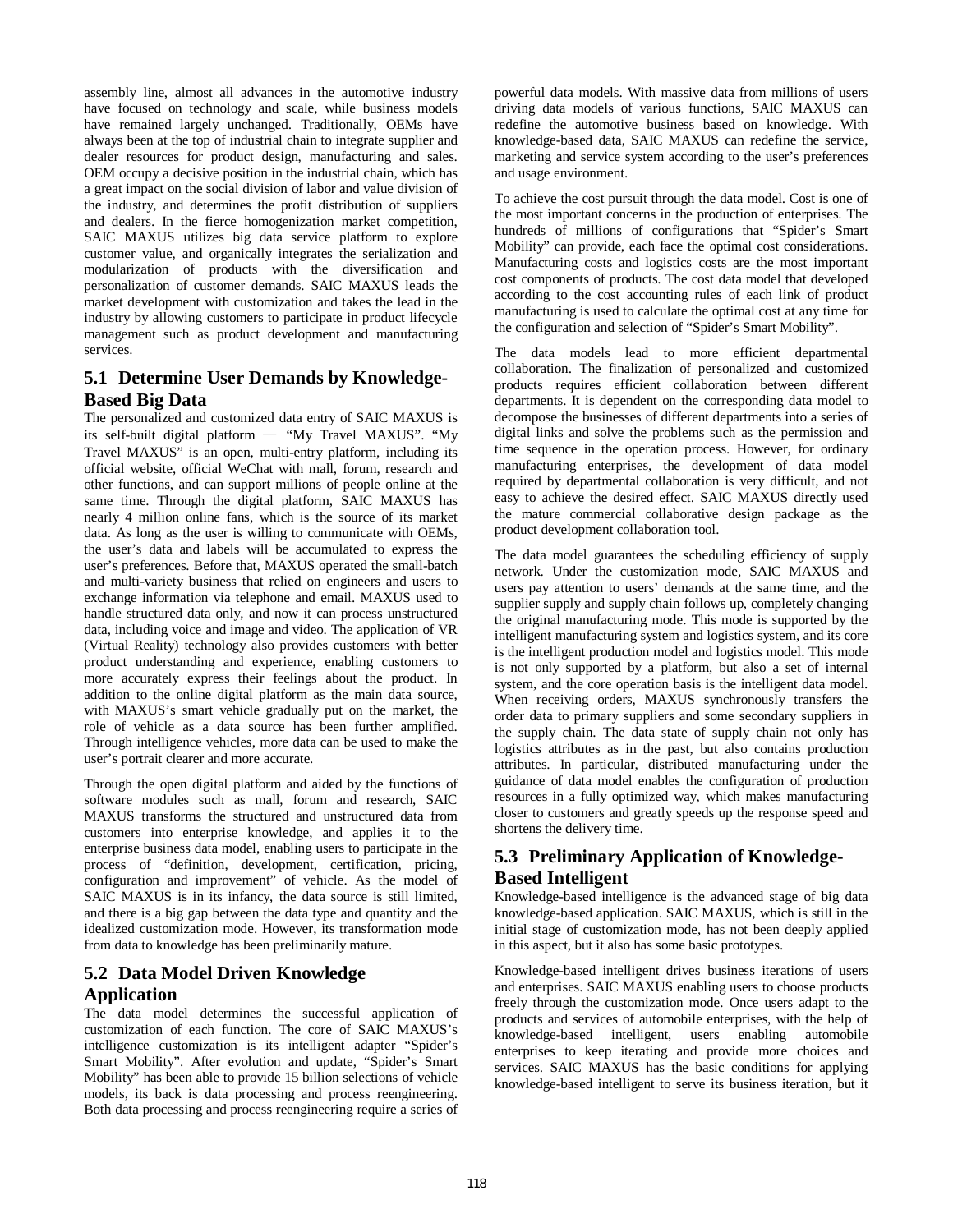should be more proactive in promoting the application in the future.

Knowledge-based intelligent make product quality more reliable. Under the traditional automobile manufacturing mode, the user gives product feedback to the quality department through the after-sales department, and then the manufacturer determines whether it is a development defect or a manufacturing problem. The scope of knowledge about the quality problem is limited, and difficult to find the cause of problems. In the customization mode, NAXUS's all quality problems can be quickly stored in the public database. Relevant departments of each business can get relevant information at the same time and give reasons or solutions. Most importantly, under the condition of knowledge-based intelligent, with the accumulation of quality problems and solutions, the intelligent system will become increasingly powerful in quality diagnosis.

In the automotive industry, in addition to SAIC MAXUS's first attempt in custom development, there will be more enterprises join the industry. With the help of knowledge application, the product development and design process will be fully participated by users, and OEM and users will grow together. OEMs pay more attention to the precise grasp of customer demands and tend to outsource manufacturing business. In terms of components, users release requirements, manufacturers define boundaries, multiple suppliers participate, and users make decision of supplier's design. OEMs are more responsible for the certification of parts and components, but no longer need to occupy inventory funds. But the application of knowledge based on big data will become the basis for all business operations of enterprises.

#### **6. CONCLUSION**

With the continuous promotion of information technology, the digitization degree of manufacturing will continue to deepen, and smart manufacturing will become an inevitable trend of manufacturing. The upgrade of manufacturing to smart manufacturing must be driven by big data, and the "data blood" becomes the foundation of manufacturing. The personalized customization will replace the traditional mass standardized production mode and become the mainstream of future production mode. The personalized customization has brought severe product development challenges to manufacturing enterprises of traditional CIPs. Big data will become a powerful weapon for manufacturing enterprises to cope with personalized customization and provide new opportunities for the development of CIPs. Big data is providing tremendous pressure on traditional data processing technologies while rapidly creating new data processing methods. Emerging data processing methods provide support conditions for the application of big data in the complex industrial product development. Upgrading from big data application to knowledge-based application is the main way to promote product design and development with big data. Data modeling is the core of big data knowledge-based application, and manufacturing enterprises need to combine their own business demands to continuously improve data modeling level. Knowledge-based intelligent is the advanced implementation form of big data supporting the complex industrial product development, which will enable application enterprises to reach the highest data usage efficiency and provide maximum support for the development of CIPs.

#### **7. ACKNOWLEDGEMENT**

This paper is supported by the Project of Systematic Evaluation Methods for Impacts of Automotive Intelligence on Safety,

Energy and Traffic Congestion (Grant No. U1764265) supported by the National Natural Science Foundation of China.

#### **8. REFERENCES**

- [1] Cheng, Y. Chen, K. and Sun, H. 2018. Data and knowledge mining with big data towards smart production. *Journal of Industrial Information Integration.* 9( Sept. 2018), 1-13.
- [2] Rehman, M. H. U. Chang, V. and Batool, A. 2016. Big data reduction framework for value creation in sustainable enterprises. *International Journal of Information Management*. 36(Jun. 2016), 917-928.
- [3] Santos, M. Y. Oliveira, E. S. J. and Andrade, C.2017. A Big Data system supporting Bosch Braga Industry 4.0 strategy. *International Journal of Information Management.* 37(Jun. 2017), 750-760.
- [4] Opresnik, D. and Taisch, M. 2015. The value of Big Data in servitization. *International Journal of Production Economics.* 165(2015):174-184.
- [5] Kumar, A. Shankar, R. and Thakur, L. S. 2018. A big data driven sustainable manufacturing framework for conditionbased maintenance prediction. *Journal of Computational Science.* 27(2018), 428-439.
- [6] Yu, W. Chavez, R. and Jacobs, M. A. 2018. Data-driven supply chain capabilities and performance: A resourcebased view. *Transportation Research Part E: Logistics and Transportation Review*. 114(2018), 371-385.
- [7] Yadegaridehkordi, E. Hourmand, M. and Nilashi, M. 2018. Influence of big data adoption on manufacturing companies' performance: An integrated DEMATEL-ANFIS approach. *Technological Forecasting and Social Change*. 137(Dec.2018), 199-210.
- [8] Tao, F. Qi, Q. Liu, A. 2018. Data-driven smart manufacturing. *Journal of Manufacturing Systems.* 48(Jul. 2018), 157-169.
- [9] Xu, W. Liu, Q. and Xu, W. 2017. Energy Condition Perception and Big Data Analysis for Industrial Cloud Robotics. *Procedia CIRPThe 24th CIRP Conference on Life Cycle Engineering*, 61(2017), 370-375.
- [10] Zhao, F. Kuang, X. and Liu, Z. 2016. Research on Upgrading of the Automotive Industry towards the Intelligent-connected Automotive Industry from the Perspective of Value Chains. Science & Technology Progress and Policy. 33(Oct. 2016), 56-61.
- [11] Zhong, R. Y. Newman, S. T. and Huang, G. Q. 2016. Big Data for supply chain management in the service and manufacturing sectors: Challenges, opportunities, and future perspectives. *Computers & Industrial Engineering*, 101( Nov. 2016), 572-591.
- [12] Liu, Z. Qiao, Q. Zhao, F. 2017. Comparison of Product Creation Model between Automotive and Information Technology Companies - General Motors and Apple Inc. *Forum on Science and Technology in China*, (Apr. 2017), 103-110.
- [13] Moktadir, M. A. Ali, S. M. and Paul, S, K. 2018. Barriers to big data analytics in manufacturing supply chains: A case study from Bangladesh. *Computers & Industrial Engineering*, 128(Feb. 2018), 1063-1075.
- [14] Zhong, R. Y. Huang, G. Q. and Lan, S. 2015. A big data